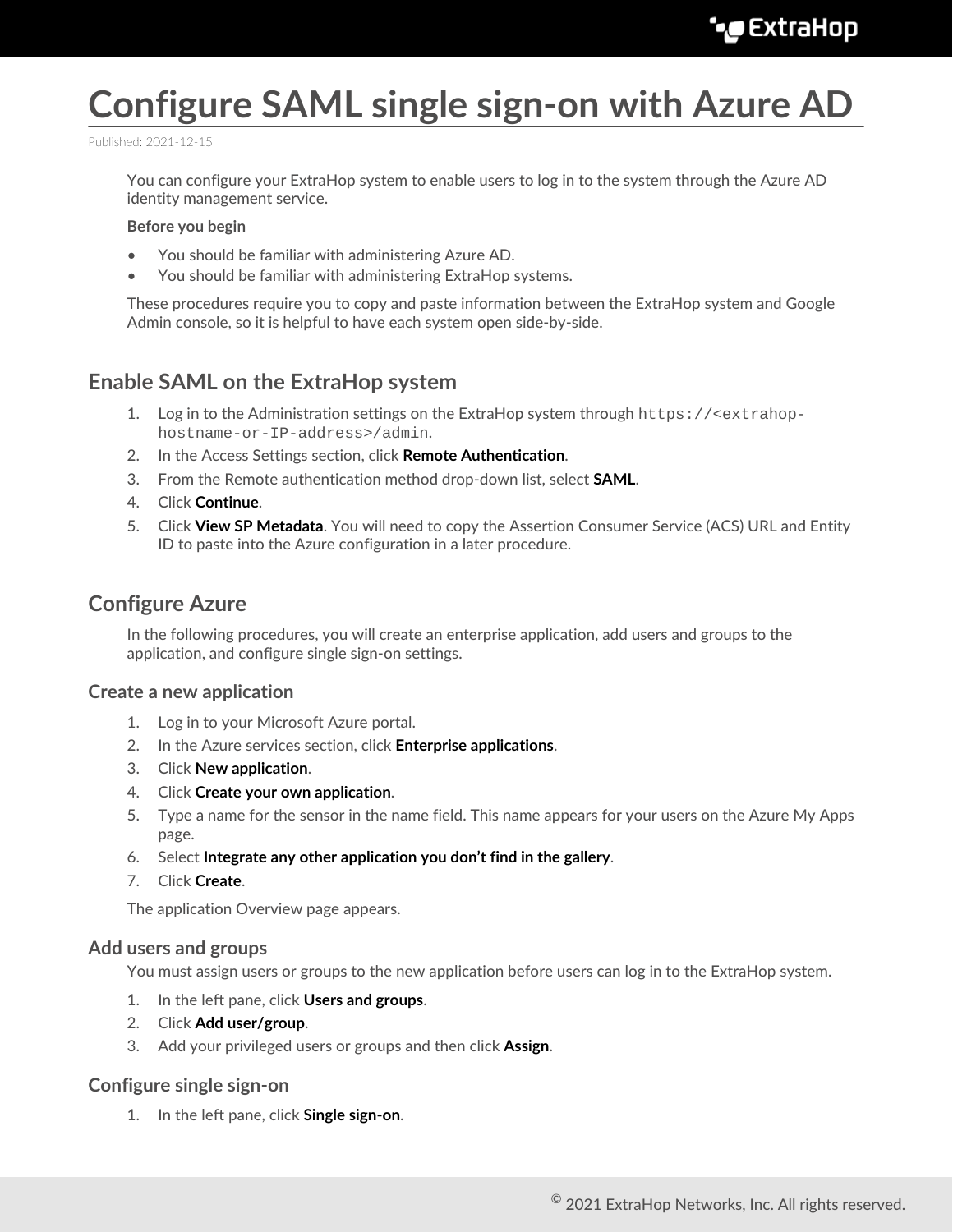### 2. Click **SAML**.

| Home > Enterprise applications > Browse Azure AD Gallery > Example Sensor |                                                                                    |                                                                                                                                                                                                                                                                |  |
|---------------------------------------------------------------------------|------------------------------------------------------------------------------------|----------------------------------------------------------------------------------------------------------------------------------------------------------------------------------------------------------------------------------------------------------------|--|
| Example Sensor   Single sign-on<br><b>Enterprise Application</b>          | $\sim$                                                                             |                                                                                                                                                                                                                                                                |  |
| Overview<br>Deployment Plan<br>ш<br>Manage                                | credential is used for all the other applications they need access to. Learn more. | Single sign-on (SSO) adds security and convenience when users sign on to applications in Azure Active Directory by enabling<br>in your organization to sign in to every application they use with only one account. Once the user logs into an application, th |  |
| ш<br><b>Properties</b><br>Owners                                          | Select a single sign-on method                                                     | Help me decide                                                                                                                                                                                                                                                 |  |
| Roles and administrators<br>(Preview)                                     | Disabled<br>Single sign-on is not enabled. The user                                | SAML<br>٤S<br>Rich and secure authentication to                                                                                                                                                                                                                |  |
| Users and groups<br>3 Single sign-on                                      | won't be able to launch the app from<br>My Apps.                                   | applications using the SAML (Security<br>Assertion Markup Language) protocol.                                                                                                                                                                                  |  |
| Provisioning<br>Application proxy                                         |                                                                                    |                                                                                                                                                                                                                                                                |  |

- 3. In the Basic SAML Configuration section, click **Edit**.
- 4. Type or paste the Entity ID from the ExtraHop system into the Identifier (Entity ID) field and select the **Default** checkbox. You can delete the existing http:// adapplicationregistry.onmicrosoft.com/customappsso/primary entry.
- 5. Type or paste the ACS URL from the ExtraHop system into the **Reply URL (Assertion Consumer Service URL)** field.
- 6. Click **Save**.
- 7. In the Attributes & Claims section, click **Edit**.
- 8. In the required claim section, click **Unique User Identifier (Name ID)**.
- 9. Click **Choose name identifier format**.
- 10. From the drop-down list, select **Persistent**.
- 11. Click **Save**.
- 12. In the additional claims section, delete the **user.mail** claim from the list and replace the default claim names with the following claim names:

| Claim name                          | <b>Value</b>           |
|-------------------------------------|------------------------|
| urn:oid:2.5.4.4                     | user.surname           |
| urn:oid:2.5.4.42                    | user.givenname         |
| urn: oid: 0.9.2342.19200300.100.1.3 | user.userprincipalname |

- 13. Click **Add new claim**.This claim enables users to access the ExtraHop system with the assigned privileges. If a user is a member of more than one group, the user is granted the most permissive access privilege.
	- a) Type writelevel in the Name field. You can type any name you want, but it must match the name you will configure on the ExtraHop system.
	- b) Click **Claim conditions**.
	- c) From the **User type** drop-down list, select **Any**.
	- d) Under **Scoped Groups**, click **Select groups**, click the name of the group you want to add, and then click **Select**.
	- e) Under **Source**, select **Attribute**.
	- f) In the **Value** field, type unlimited or a name of your choosing that defines the privilege for this group. Repeat this step for each group that you want to assign unique privileges to. In the example below, we created a claim condition for two groups. One group is assigned unlimited privileges and the other group is assigned read-only privileges.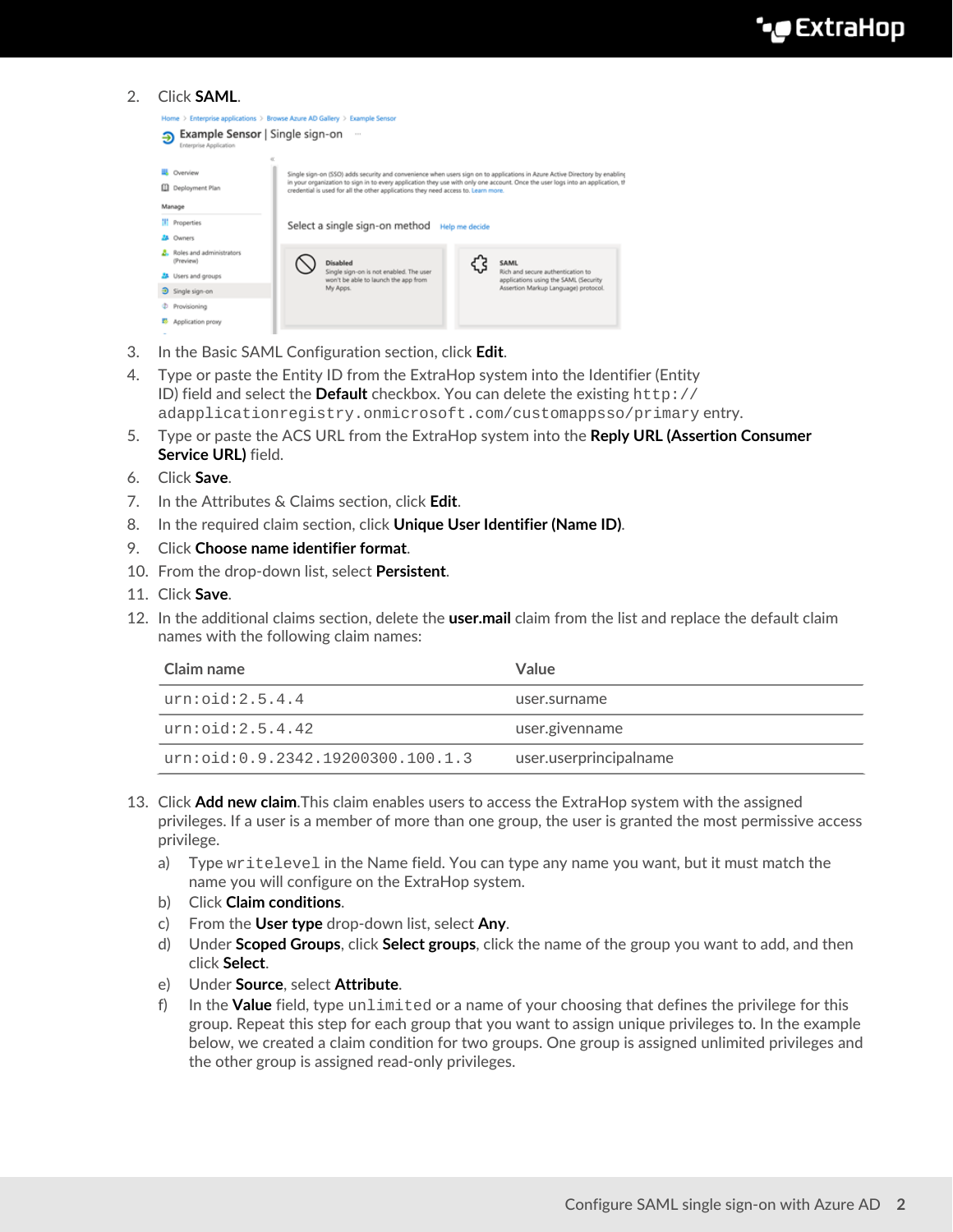# **\*\_@** ExtraHop

| User type             | Scoped Groups | Source                                         | Value                                            |
|-----------------------|---------------|------------------------------------------------|--------------------------------------------------|
| Any                   | 1 groups      | Attribute                                      | "unlimited"                                      |
| Any                   | 1 groups      | Attribute                                      | "read-only"                                      |
| Select from drop down | Select groups | $\bigcirc$ Attribute $\bigcirc$ Transformation | Select a User type and Source to enable the list |

### g) Click **Save**.

- 14. Return to the Attributes & Claims page and click **Add new claim**. This claim assigns access to packets and session keys.
	- a) Type packetslevel in the Name field. You can type any name you want, but it must match the name you will configure on the ExtraHop system.
	- b) Click **Claim conditions**.
	- c) From the **User type** drop-down list, select **Any**.
	- d) Under Scoped Groups, click **Select groups**, click the name of the group you want to add, and then click **Select**.
	- e) Under Source, select **Attribute**.
	- f) In the Value field, type justpackets or a name of your choosing that defines the privilege for this group.

# **Add identity provider information to the ExtraHop system**

1. In the Azure SAML Signing Certificate section, next to Certificate (Base64), click Download.

**Note:** For Reveal(x) 360 systems, download the Federation Metadata XML file.

- 2. Open the downloaded file in a text editor and then copy and paste the contents of the file into the Public Certificate field on the ExtraHop system.
- 3. In Azure, copy the Login URL and paste it into the SSO URL field on the ExtraHop system.
- 4. In Azure, copy the Azure AD Identifier and paste it into the Entity ID field on the ExtraHop system.
- 5. On the ExtraHop system, choose how you would like to provision users from one of the following options.
	- Select **Auto-provision users** to create a new remote SAML user account on the ExtraHop system when the user first logs in to the system.
	- Clear the Auto-provision users checkbox to manually configure new remote users through the ExtraHop Administration settings or REST API.

The **Enable this identity provider** option is selected by default and allows users to log in to the ExtraHop system. To prevent users from logging in, clear the checkbox. This setting does not appear on Reveal(x) 360.

6. Configure user privilege attributes. You must configure the following set of user attributes before users can log in to the ExtraHop system through an identity provider. These values are user-definable; however, they must match the attribute names that are included in the SAML response from your identity provider. Values are not case sensitive and can include spaces. For more information about privilege levels, see Users and user groups  $\mathbb{Z}$ .

**Important:** You must specify the attribute name and configure at least one attribute value other than No access before users can log in.

In the example below, the Attribute Name field is the claim name specified when creating the ExtraHop application in Azure and the Attribute Values are the claim condition values.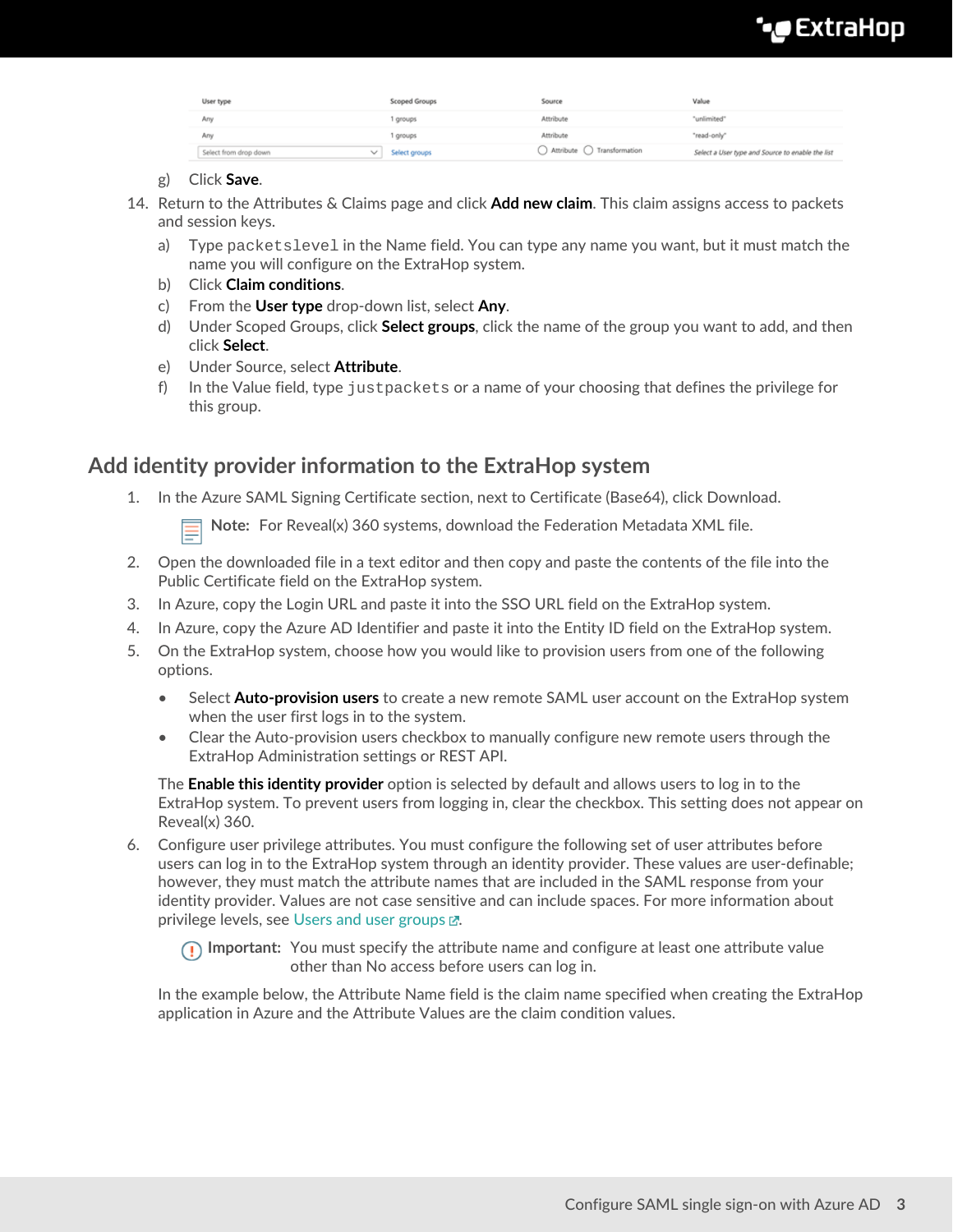### **User Privilege Attributes**

Specify the attribute name and at least one attribute value to grant privileges to SAML users on the ExtraHop system.

| <b>Attribute Name</b>           |            |  |
|---------------------------------|------------|--|
| writelevel                      |            |  |
| <b>Attribute Values</b>         |            |  |
| No access                       |            |  |
| Unlimited privileges            | unlimited  |  |
| Full write privileges           | power user |  |
| Limited write privileges        |            |  |
| Personal write privileges       |            |  |
| Full read-only privileges       | read-only  |  |
| Restricted read-only privileges |            |  |

7. Optional: Configure packets and session key access. This step is optional and is only required when you have a connected Trace appliance. Users with unlimited, system and access administration (Reveal(x) 360), or system administration (Reveal(x) 360) privileges are automatically granted access to packets and session keys.

> **Note:** If you do not have a packet capture appliance, type NA in the Attribute Name field and leave the Attribute Values fields blank.

### **Packets and Session Key Access**

Specify an attribute value to grant packet and session key privileges.

| <b>Attribute Name</b>    |             |  |
|--------------------------|-------------|--|
| packetslevel             |             |  |
| <b>Attribute Values</b>  |             |  |
| No access                | none        |  |
| Packets and session keys |             |  |
| Packets only             | justpackets |  |

8. Optional: Configure detections access. This step is optional and is only required when the global privilege policy is set to Only specified users can view detections. Users with unlimited, system and access administration (Reveal(x) 360), or system administration (Reveal(x) 360) privileges are automatically granted access to detections.



**Note:** If you do not want users to have access to detections, type NA in the Attribute Name field and leave the Attribute Values fields blank. Users with cloud setup privileges are automatically granted access to detections.